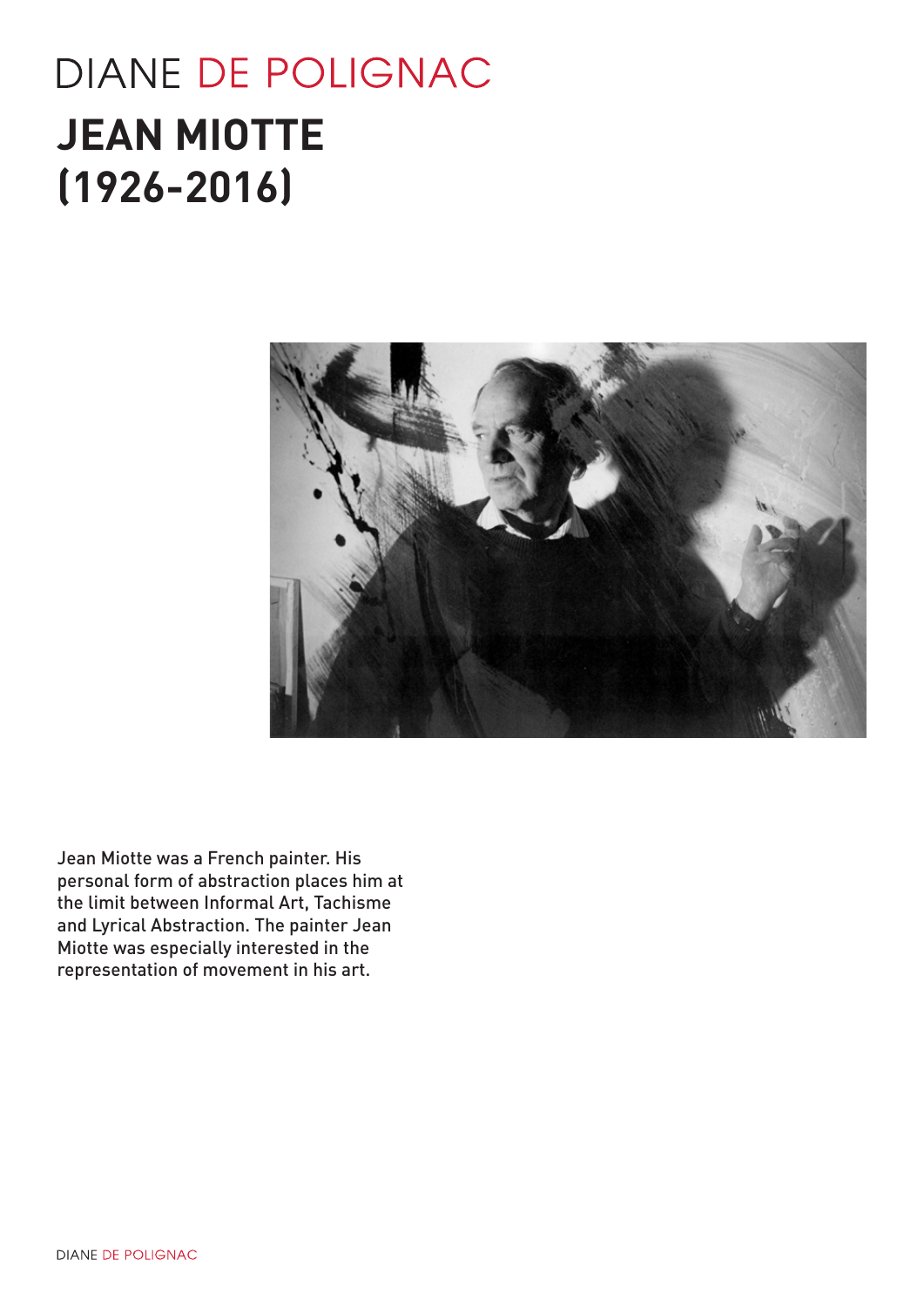## THE YEARS OF STUDIES OF THE PAINTER JEAN MIOTTE

Jean Miotte was born in Paris on September 8<sup>th</sup>, 1926 and spent his youth in Occupied Paris: he was eighteen years old at the end of the war. "It was in this context of upheaval and planetary ideological turmoil that his desire for other values, other spiritual commitments was exacerbated. His hostility towards all forms of regimentation, group effects, dates from this time. At the age of nineteen, he had decided, his path would be solitary" wrote Serge Lenczner. After studying mathematics, Jean Miotte discovered painting during his military service in 1946. He painted the walls of the barracks and said: "I had been struck by the ugliness of the place and the surrounding wall decorations and I swore that as soon as I could I would transform it." After this, Jean Miotte painted frescoes and theatre sets.

In 1947, Jean Miotte went to the studios of the painters Émile Othon Friesz and Ossip Zadkine. The same year, suffering from tuberculosis, Jean Miotte was hospitalized for many months during which he painted and made drawings. When he left, he painted from life and also created a few imaginary compositions.

# THE IMPORTANCE OF DANCE TO JEAN MIOTTE'S ART

The painter Jean Miotte was influenced by the art of Jacques Villon, Georges Rouault and Henri Matisse. He was invited to London by the Ballets Russes and to Monte-Carlo by friends who were dancers and choreographers. Dance is a vital element in his art. Jean Miotte was surrounded by friends who were dancers and choreographers such as Zizi Jeanmaire and Wladimir Skouratoff. Jean Miotte's first figurative paintings often show dancers. Jean Miotte's painting was nurtured by theatre and performance. He dreamed of a synthesis of music, painting and choreography. Jean Miotte received a commission from the city of Paris: a large format work entitled *Sud* which hangs in the main hall of the Bastille Opera House. The writer Castor Seibel wrote about Jean Miotte's painting: "Beyond all realistic figuration, it is an event in itself that finds its expression in the gestural dynamic and its equivalence in colour… knowing how to combine the contradictory in the form seems possible for Miotte, serenity battles chaos, gentleness and the savage rub shoulders in happiness."

## JEAN MIOTTE'S EARLY SUCCESSES

Jean Miotte travelled to Italy and discovered Quattrocento art. He also met the artists Piero Dorazio, Lorenzo Guerrini and Achille Perilli. On returning to Paris, Jean Miotte was influenced by the paintings of Robert Delaunay and Fernand Léger.

In 1948, Jean Miotte made his first abstract painting. At the time, he was living and working at Meudon where he met the artists Jean Arp and Gino Severini. In 1952, Jean Miotte met Sam Francis and visited his studio at Villed'Avray. The following year Jean Miotte exhibited at the *Salon des Réalités Nouvelles* for the first time; he would continue to exhibit regularly there. The same year, the art critic Michel Seuphor contacted him for his publication *Dictionnaire de l'art abstrait* which was published in 1957. Miotte's painting is described in it as: "highly coloured compositions with clearly articulated design that have wall power." Jean Miotte is a personal work, between Lyrical Abstraction, Informal Art and Tachisme. "The names of the artists who, with their lyricism, are an exception to the general rule of coldness…Jean Miotte, by whom bright and airy painting transmits an undeniable emotion," wrote the art critic Alain Jouffroy. Jean Miotte's paintings were created with an immediate gesture, a dazzling energy. "Movement is my life" he recalled. In this, he can be compared to Jackson Pollock.

Jean Miotte never prepared his work with sketches. This differentiated him from Hans Hartung for example. The American art critic Harold Rosenberg appreciated this practice especially: "the most important thing in art is freshness".

This free and instinctive form of painting was also influenced by Surrealism. The spirit was liberated of all constraints of reflection: "it is the intuition that counts above all when a work is born". Jean Miotte evoked his work as the "result of internal conflicts, my painting is a projection; a succession of acute moments where creation happens in full spiritual tension. Painting is not a speculation of the mind or the intellect, it is a gesture that is carried within." Jean Miotte met Roberto Matta who told him: "Surrealism is for me a battle. (…) You, too, you're a fighter, you're like me, your paintings aren't abstract."

The influence of Cubism is also present. Just as his predecessors decomposed to recompose, Miotte "unmakes". According to Karl Ruhrberg, with Jean Miotte, it is "the orchestration of a world that explodes". He also underlined Jean Miotte's strong connection to his northern origins, especially Frans Hals, "who, like him allied spontaneous painting and harmony between impulse and balance."

In 1954, Jean Miotte moved his studio to the townhouse of the sculptor Prince Youriévitch in Boulogne, where the artists Jacques Lanzman and Serge Rezvani were also living. The following year, the painter Henri Goetz brought his pupils to visit this studio.

In 1957, Jean Miotte participated in the exhibition *50 Ans d'Art Abstrait* at the Galerie Creuse in Paris. A solo exhibition of his work was held at the Galerie Lucien Durand in the same city. From 1958, Jean Miotte was represented in Europe by the dealer Jacques Dubourg. That year, Jean Miotte met the painters André Lanskoy, Serge Poliakoff and Pierre Dmitrienko.

Jean Miotte became successful in Germany where ten exhibitions were devoted to his work during the 1950s, for example at the Kunsthalle of Recklinghausen in 1958.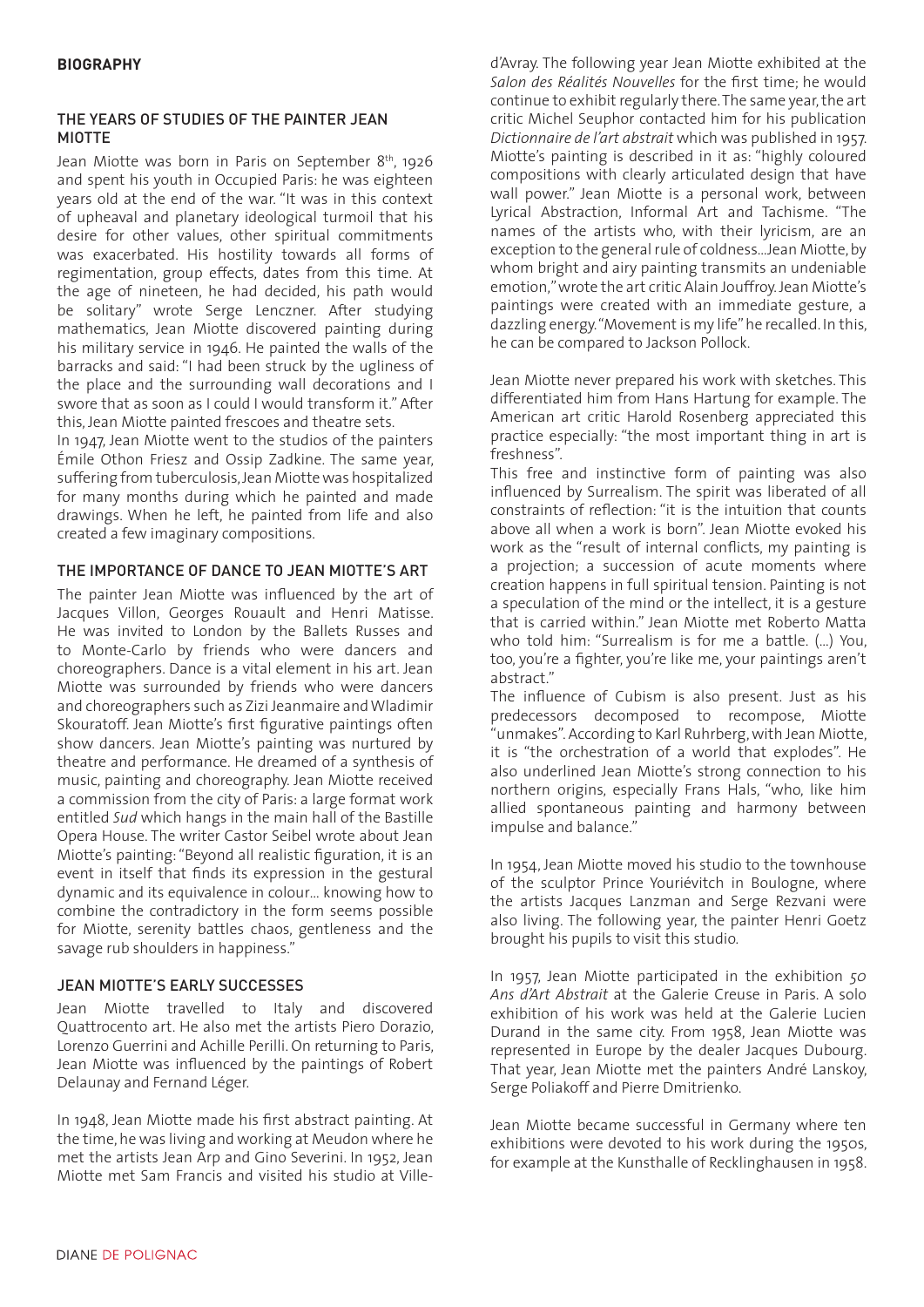He was also included in a group exhibition of 15 painters at the Cologne Kunstverein. The first work by Miotte to enter a museum was acquired by the Ludwig Museum of Cologne in 1960.

### THE PAINTER JEAN MIOTTE'S FIRST TRIP TO THE USA

Jean Miotte exhibited at the first Paris Biennale in 1959 in the "Section Informels" with Raymond Hains, LeRoy Neiman, Peter Foldes and André Favory. The following year, two paintings by Jean Miotte were included in the inaugural exhibition of the Galerie Karl Flinker in Paris. Paintings by him were also included in the inaugural exhibition of the Galerie Iris Clert. In 1961, Jean Miotte participated with Sam Francis, Georges Mathieu and Jean-Paul Riopelle in the group exhibitions of the Galerie Swenska-Franska in Stockholm and the Galerie Bonnier in Lausanne. That year, he was awarded the Ford Foundation Prize and was invited to spend six months in the USA. The following year, a solo show of his work was organized by the Iolas Gallery in New York. Jean Miotte met the American artists Robert Motherwell, Mark Rothko, Chaïm Jacob Lipchitz and Alexander Calder. He travelled around the USA and gave a lecture at Colorado Spring University.

#### INTERNATIONAL RECOGNITION FOR THE PAINTER JEAN MIOTTE

In 1963, a Jean Miotte retrospective was organized by the Stedelijk Museum of Schiedam and it then transferred to the Gronginger Museum in the Netherlands. Jean Miotte participated the same year in the group exhibition *Art Contemporain* at the Grand Palais in Paris. In February 1964, the Portuguese art historian José-Augusto França wrote about Jean Miotte's painting in the magazine *Costruire*: "A gestural painter in the French spirit, Miotte expresses himself in the constructive despite the impression of immediate vehemence that emanates from his paintings: his art goes beyond the post-war aesthetic, standing out in a more modern way by a conscience of the independence of the idea of creating." During the 1960s, many exhibitions of Jean Miotte's work were organized in Germany, the Netherlands, Denmark and in Belgium. At that time, he worked in the south of France, at Pignans. In 1967, he was again included in an exhibition at the Schiedam Stedelijk Museum, the group show *Huit peintres de Paris*, along with Chafik Abboud, Olivier Debré, Karskaya, Jean Messagier, Carl Moser, Louis Nalard and Paul Rebeyrolle.

In 1970, Jean Miotte became a member of the Comité des Réalités Nouvelles. He exhibited forty paintings at the Fondation Prouvost at Marcq-en-Barœul. In 1971, Jean Miotte started using hessian bare canvas as an element in his compositions. The following year, he again spent time in the USA, this time in New York and Washington. Forty-six of his canvases were exhibited at the International Monetary Fund in Washington. Jean Miotte moved his studio to Hamburg in Germany. In 1975, a monograph on Jean Miotte was published, containing a text by the dealer Castor Seibel: "no imitation, no reproduction, but the internal event finds its expression in the colours and a gestural dynamic… Miotte's painting is a place where the contradictions of our age are no longer expressed in a dualist way…. In this sense, J.M. is an important creator of new forms."

The following year, Jean Miotte experimented with paper as a support and made eighty gouaches as well as collages of brown paper and newspaper. One of his works was acquired by the Museum of Maassluis in the Netherlands. He exhibited in Padua alongside Enrico Baj, Alexander Calder and Karel Appel. Jean Miotte moved his studio to Vitry. He exhibited at the Malines cultural centre in Belgium at the group show *Kunst in Europa 1920-1960*  which brought together the big names in contemporary art of the time.

In 1978, Jean Miotte was invited to speak in the context of exhibitions of his work at the French cultural centre in Damascus and then at the museum of Alep in Syria and finally in Amman in Jordan. The same year, he moved his studio to New York where he was represented by the Martha Jackson Gallery.

His work was shown at exhibitions about French painting from the 1950s at the Maison de la culture de Grenoble, at the Musée de Dunkerque and at the Musée de Saint-Omer in France.

## JEAN MIOTTE'S TRAVELS IN ASIA

In May 1980, Jean Miotte exhibited fifty works in Beijing at the French cultural centre. He was the first western painter to be invited to exhibit his work in Beijing after Mao's death. Jean Miotte took this opportunity to travel around China. In 1982, he exhibited 60 paintings at the Hong Kong Art Center and then at the Institut Franco-Japonais of Tokyo. The following year, Jean Miotte exhibited at the Singapore National Museum and at the National Museum of History of Taipei. In 1984, he was exhibited at the Striped House Museum of Tokyo.

The Guggenheim Museum acquired two works on paper by Jean Miotte in 1987. In 1991, the Centre Georges Pompidou in Paris exhibited the prints commissioned by Danielle Mitterrand for her album *Mémoire de la liberté*. Fifty-five artists were involved in this project including Jean Miotte, Roy Lichtenstein, Antoni Tapies, Sam Francis and Robert Rauschenberg. The following year, a Jean Miotte retrospective was organized at the Palais des Arts de Toulouse.

The Jean Miotte Foundation was opened in New York in 2002 with a permanent collection of his works. Jean Miotte died on March 1st, 2016 at the age of 89.

© Diane de Polignac Gallery Translation: Jane Mac Avock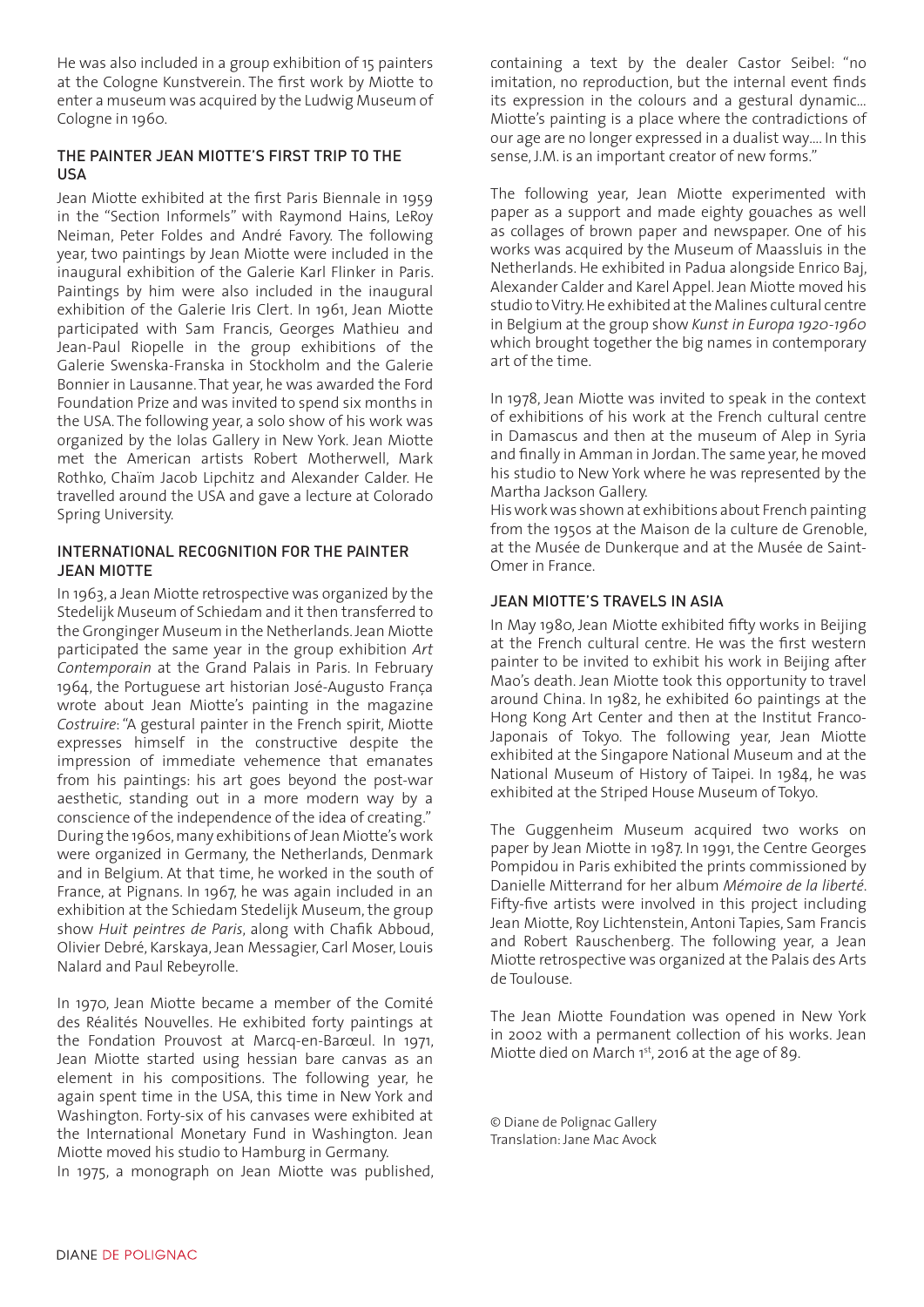#### SELECTED COLLECTIONS

Berlin, Graphotek Castellon, Museo de Arte Contemporáneo de Villafamés Cologne, Museum Ludwig Dortmund, Museum am Ostwall Dhaka, Musée National du Bangladesh Dunkirk (France), Musée d'Art Contemporain Hamburg, Staats-und Universitätsbibliothek Hamburg Carl von Ossietzky Maassluis (Pays-Bas), Gemeentemuseum Munich, Staatsgalerie Moderner Kunst New York, The Solomon R. Guggenheim Museum New York, The Museum of Modern Art New York, The Chelsea Art Museum Paris, Musée d'Art Moderne de la Ville de Paris Paris, Bibliothèque Nationale Paris, Ministère des Affaires culturelles Paris, Opéra national Bastille Paris – La Défense, Fonds national d'art contemporain (FNAC) Paris – La Défense, Fondation d'Art contemporain CNIT Rio de Janeiro, Museo de Arte moderna Saarbrucken (Allemagne), Saarlandmuseum, Moderne Galerie Singapour, Musée National de Singapour Taichung, Musée des Arts de Taiwan

#### SELECTED EXHIBITIONS

Salon des Réalités Nouvelles, Paris, 1953. Participated regularly from this date on

*Exposition d'ouverture*, Galerie du Haut du Pavé, Paris, 1954 *50 ans d'art abstrait*, to coincide with the publication of the *Dictionnaire de la Peinture abstraite* by Michel Seuphor, Galerie Creuse, Paris, 1957

Galerie Lucien Durand, Paris, 1957

*Réalités nouvelles, nouvelles réalités, 13e salon des Réalités Nouvelles,* Kunsthalle de Recklinghausen, Recklinghausen (Germany), 1958

*Cinq peintres de Paris: Bogart, Bysantios, Jousselin, Miotte, Mihailovitch*, Galerie Attico, Rome, 1958

*Section Informel: Hains, Miotte, Neiman, Foldes, Favory*…, First Paris Biennale, Paris, 1959

*15 peintres de Paris,* Kolnischer Kunstverein, Cologne, 1959, 1962

*Ouverture*, Galerie Flinker, Paris, 1960

*Ouverture,* Galerie Iris Clert, Paris, 1960

Galerie Am Dom, Frankfurt, 1960

Galerie Gunar, Düsseldorf, 1960

*Exposition Internationale,* Museum Wolfram Von Eschenbach, Wolframs-Eschenbach (Germany), 1961

*Sam Francis, Mathieu, Miotte, Riopelle,* Galerie Swenska Franska, Stockholm, 1961

Galerie Bonnier, Lausanne, 1961

Drian Gallery, London, 1961

Centre Culturel de Mechelen, Mechelen (Belgium), 1961, 1976 Galerie Iolas, New York, 1962 Galerie Jacques Dubourg, Paris, 1963 Stedelijk Museum, Schiedam (The Netherlands), 1963, 1967 Musée de Groningen, Groningen (The Netherlands), 1963 Galerie Zodiaque, Brussels, 1963 Grand Palais, Paris, 1963, 1988 *Cobra et l'Informel : Appel, Constant, Corneille, Miotte, Riopelle, Tal Coat,* Galerie Krikhaar, Amsterdam, 1965 Galerie Dierks, Aarhus (Denmark), 1966, 1968, 1971 Court Gallery, Copenhagen, 1966 Galerie Bio, Aalborg (Denmark), 1967 *International graphies,* The Corcoran Gallery of Art, Washington DC, 1970 Galerie Wünsche, Bonn, 1970, 1974, 1976 Septentrion, Centre artistique de la Fondation A. Prouvost, Marcq-en-Baroeul (France), 1970 *Huit Peintres de Paris : Abboud, Debré, Karskaya, Messagier, Moser, Miotte, Nalard, Rebeyrolle,* Maison de la Culture, Bourges, 1971 International Monetary Fund, Washington DC, 1972 Galerie Dinastia, Lisbon, 1972 Prudhoe Gallery, London, 1973, 1974 Galerie Winter, Braunschweig (Germany), 1975, 1978 Galerie Nieuwe Weg, Doorn (The Netherlands), 1976, 1979, 1984, 1991 *Cinq artistes: Appel, Baj, Calder, Miotte, Scordia,* Galerie Alfiere, Padoue, 1976 Bishops Gallery, Melbourne, 1977 Damascus Cultural Center, Damas, 1978 National Museum, Alep, 1978 Amman Cultural Center, Amman, 1978 Musée de Dunkerque, Dunkirk, 1978, 1993 *L'Abstraction des Années 50 en France*, Maison de la Culture, Grenoble, 1978 *L'Abstraction des années 50 en France*, Musée de Saint-Omer, 1978 Travelling retrospective in French cultural centres, 1979 Beijing Cultural Center, Beijing: First exhibition of a western artist in the People's Republic of China, 1980 Galería Lucas, Gandía (Spain), 1980, 1981 Galerie Koppelmann, Leverkusen (Germany), 1980, 1983 Centre Culturel, Montpellier, 1980 Ayala Museum, Manilla, 1981 Musée de la Poste, Hamburg, 1981 Evergreen Galleries, The Evergreen State College, Olympia, Washington D.C, 1982 Hong-Kong Arts Center, Hong-Kong, 1982 Institut Franco-Japonais de Tokyo, Tokyo, 1982 Trevisan Galleries, Edmonton (Canada), 1982 *Paris 59 : Fautrier, Feraud, Hartung, Lanskoy, Lipsi, Miotte, Schneider, Sonderborg, Soulages, TaI Coat, Tapies,* Galerie Koppelmann, Cologne, 1982

National Museum de Singapour, Singapour, 1983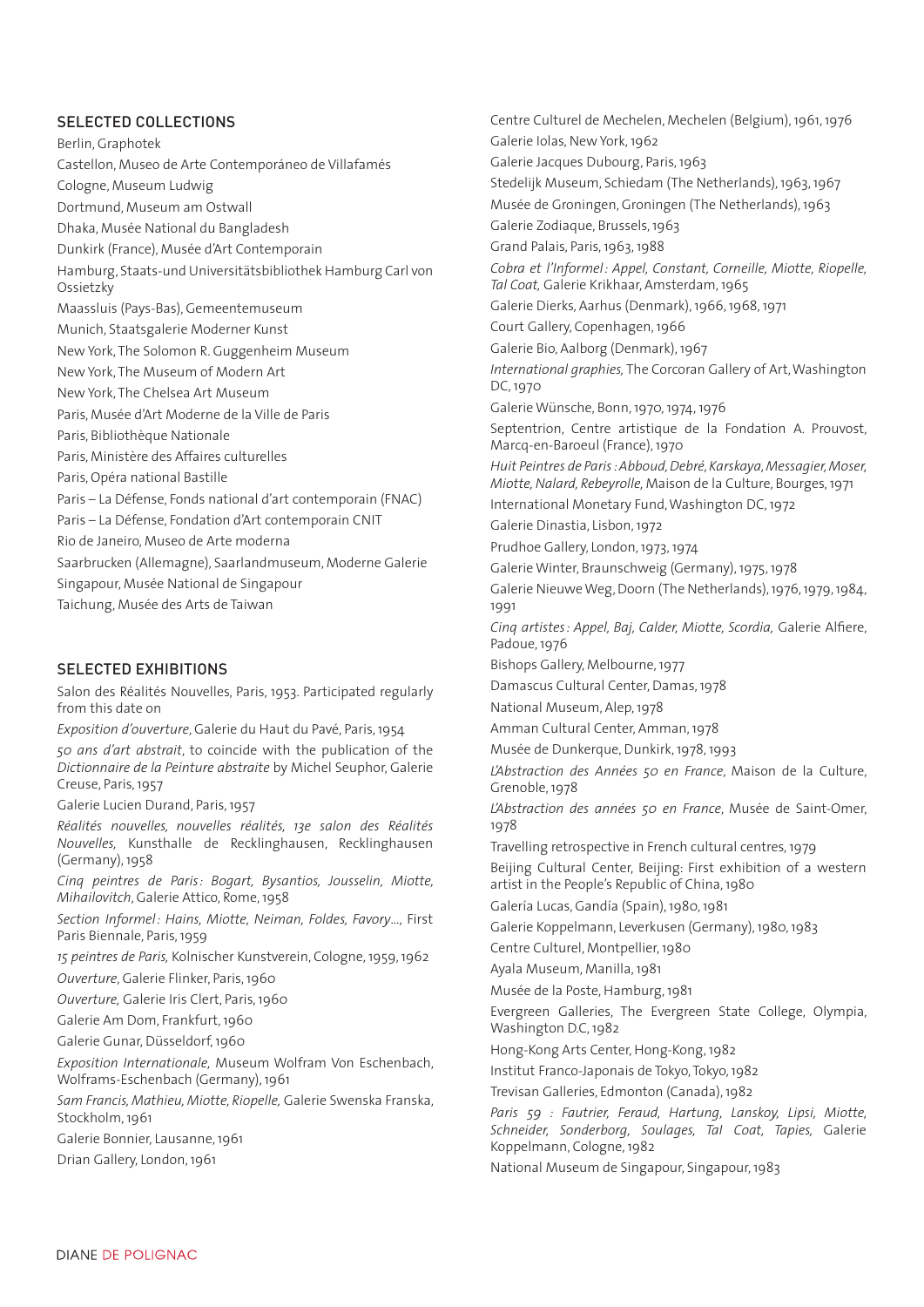National Museum of History, Taipei, 1983

Bitran, Chu teh-Chun, Hartung, Miotte, Soulages, Chapelle des

Franciscains, Saint-Nazaire, 1983

Galerie La Cité, Luxembourg, 1983, 1987

Striped House Museum, Tokyo, 1984

Vik Gallery, Edmonton (Canada), 1984

Institut Français d'Athènes, Athens, 1984

*Deux peintres, deux sculpteurs*, Orangerie de Bagatelle, Paris, 1984

Opus Gallery, Miami, 1985

Konstmassan, Stockholm, 1985, 1989

Art Atrium, Stockholm, 1985

Columbia University, New York, 1986

Galerie Keeser, Hamburg, 1987, 1989, 1991

*Les Peintres autour d'Arrabal,* Musée d'Histoire, Esch-sur-Alzette, Luxembourg, 1987

Ciae, Chicago International Art Exhibition, Chicago, 1987

*Colloque Euro-Arabe,* National Museum of Malta, Malta, 1987

*Art in Paris*, Pavillon Inter-Continental, Singapour, 1987

Galerie Gimpel & Weitzenhoffer, New York, 1988

Galerie Egelund, Copenhague-Holte, 1988, 1990

Espace d'Art Contemporain E. Ungaro, La Rochelle, 1988

*Rencontres écrites*, Institut du Monde Arabe, Paris, 1988

*Les années 50 : Benrath, Chu teh-Chun, Debré, Dietrich Mohr, Féraud, Hartung, Lanskoy, Miotte, Music, Père, Pichette, de Staël, Subira Puig,* Casino de Hyeres, Hyères, 1988

*Les années 50, Mécénat Pernod*, Paris-Créteil, First venue of a travelling, 1988

Galerie N'namdi, Detroit, 1989

*Miotte/Arrabal, Maler und Dichter,* Institut Français de Hambourg, Hamburg, 1989

Galerie von Braunbehrens, Munich, 1990, 1992, 1996

Galerie Wild, Frankfurt, 1990, 1992, 1994, 1997

*Abstrakte Malerei nach 1945 : Miotte, Noël, Schumacher, Sonderborg, Thieler,* Haus Sandreuther, Riehen-Basel, 1990

*Art et Partage,* Musée des Beaux-Arts, Nice, 1990

Musée Seibu, Tokyo, 1991

Galerie Jade, Colmar,1991, 1992

Galerie Michael Schultz, Berlin, 1991, 1993, 1997

*Mémoire de la Liberté* : 55 artists from 23 countries, César, Sam Francis, Miotte, Rauschenberg, Motherwell, Lichtenstein, Tinguely, Tapies, etc., illustrate each article of the Universal Declaration of Human Rights, organized by the Association France Liberté, Centre Pompidou, Paris, 1991

*Collections des collections ; de Paul Klee à nos jours*, CNIT, Fondation d'Art Contemporain, Paris-La Défense, 1991

*Couleurs de la vie*, international travelling exhibition of contemporary art under the patronage of Mme Danielle Mitterand, Bibliothèque Nationale, Paris, 1991

*Forms of Abstraction,* N'namdi Gallery, Birmingham, Michigan, 1991

Palais des Arts, Toulouse, 1992

Galerie Shuyu, Tokyo, 1992

Galerie Saint-Polly, Gunrua (Japan), 1992

*Art and Art*, Nicaf 92, Yokohama, 1992

*Grands formats,* Miami Art Fair, Miami, 1992

Art Multiple, Düsseldorf, 1992, 1994

*5 artistes des années 50: Christophorou, Debré, Miotte, Féraud, Koch,* Centre Culturel Jean Despas, Saint-Tropez, 1993

*Hartung et Miotte*, Ishi Gallery, Osaka, 1993

Musée des Cordeliers, Châteauroux, 1994

*Œuvres graphiques*, Musée Bertrand, Châteauroux, 1994

*30 ans Après: Sam Francis, Jean Miotte, Joan Mitchell, Jean-Paul Riopelle,* organized by Chapel Art Center, Hamburg and Cologne, 1994, 1995, 1997

*Pour la paix et la reconstruction au Liban – 33 peintres,* Musée Sursock, Beirut, 1994

*Chinesische Kunst nach 1945 in Europa – Eine Gegenüberstellung : Li Di, Chu teh-Chun, Zao, Rétrospective 1956-1996*, Musée Mücsarnok, Budapest, 1996

*Les années 1945-1975*, Maison de l'Unesco, Paris, 1996

*Arrabal, der Lyriker und die Künstler, Dali, Dorny, Miotte, Saura*, Gutenberg Museum, Mayence (Germany), 1996

*The Garner Tullis Donation,* The Ackland Art Museum, Chapel Hill, NC, 1996

Museum Am Ostwall, Dortmund, 1997, 1999, 2000

*Ont-ils du métier ? Propositions pour l'art vivant – Agam, Boltansky, César, Claisse, Cruz. Diez, Hains, Honegger, Messager, Miotte, Morellet, Nemours, Soto, Tinguely, Vasarely, Venet*…, Galerie Denise René, Paris, 1997

*Grenzganger (qui traversent la frontière) : Sandro Chia, lan Hamilton Finlay, Markus Lüppertz, Jean Miotte, A.R. Penck, Bernd*  Zimmer, for the 200<sup>th</sup> anniversary of Heinrich Heine, Kunsthalle Düsseldorf, Staatsgalerie Stuttgart, Goethe institut Paris and Marseille, Villa Romana, Florence, 1997

*20 ans d'exposition*, Museum Haus Ludwig für Kunstausstellungen, Saarlouis, 1997

*Arbeiten auf Papier* (works on paper), Kunstmarkt Dresde, Dresde, 1997

The National Arts Club, New York, 1998

Van Der Togt Museum, Amsterdam-Amstelveen, 1998

Villa Haiss, contemporary art Museum, Zell A.H. (Germany), 1998, 2000

Musée d'Art et d'Histoire, Fribourg (Switzerland), 1999

Museum Ludwig, Koblenz (Germany), 2000

Aboa Vetus Ars Nova Museum, Turku (Finlande), 2000

Museum of Brno (Czech Republic), 2002

Chelsea Art Museum, New York, 2003, 2005

Museo Fundacion Cristóbal Gabarrón, Valladolid (Spain), 2005 Artrium, Geneva, 2005

Bibliothèque nationale de Nice, Nice, 2005

*Jean Miotte*, Galerie Diane de Polignac, Paris, 2019

#### SELECTED BIBLIOGRAPHY

Michel Seuphor, *Dictionnaire de la peinture abstraite*, Éditions Fernand Hazan, 1957

Galleria Attico, *exposition collective avec Bogart, Byzantios, Jousselin, Mihailovitch*, Rome, 1958